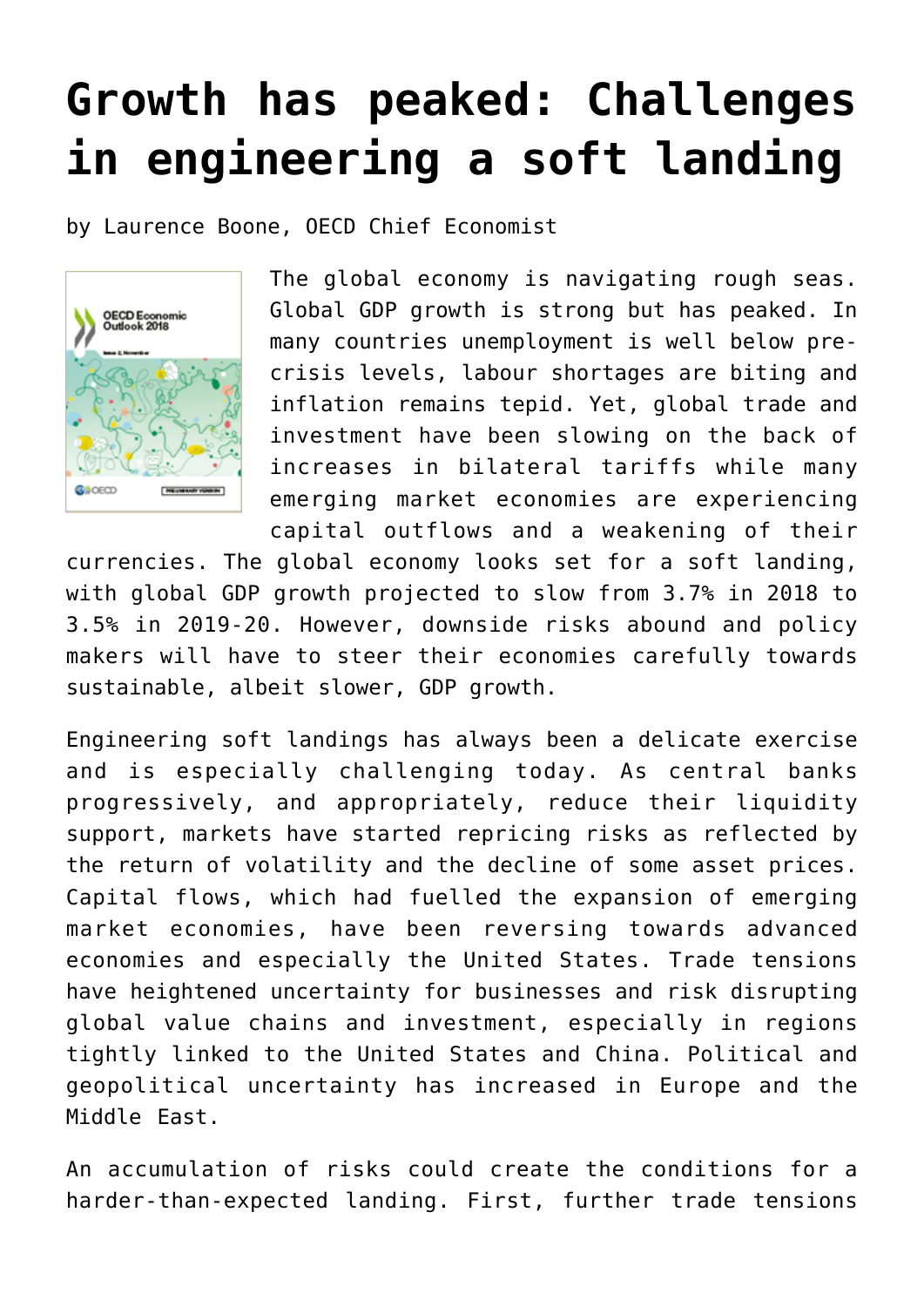would take a toll on trade and GDP growth, generating even more uncertainty for business plans and investment. Second, tightening financial conditions could accelerate capital outflows from emerging market economies and depress demand further. Third, a sharp slowdown in China would hit emerging market economies, but also advanced economies if the demand shock in China triggered a significant decline in global equity prices and higher global risk premia.

Political tensions other than trade have also grown. In the Middle East and Venezuela, geopolitical and political challenges have translated into more volatile oil prices. In Europe, Brexit is an important source of political uncertainty. It is imperative that the European Union and the United Kingdom manage to strike a deal that maintains the closest possible relationship between the parties. In some euro area countries, the exposure of banks to their government debt could weigh on credit growth if risk premia were to increase further, with dampening effects on consumption, investment, GDP growth, and ultimately jobs.

Against this backdrop, we urge policymakers to restore confidence in international dialogue and institutions. This would help strengthen trade discussions in order to tackle critical new issues and to address concerns with the rules and processes of the existing trading system. Concrete action at the G20 level will send a positive signal and help demonstrate that countries can act in a coordinated and cooperative fashion should growth slow more sharply than envisaged.

It is all the more important to cooperate now that policymakers have limited margins for manoeuvre in case of an abrupt slowdown. In some countries, monetary policy is still very accommodative, while public and private debt-to-GDP ratios are historically high. Fiscal stimulus will be scaled back, which is appropriate. But in the event of a downturn, governments should leverage low interest rates to coordinate a fiscal stimulus. In this Economic Outlook, we report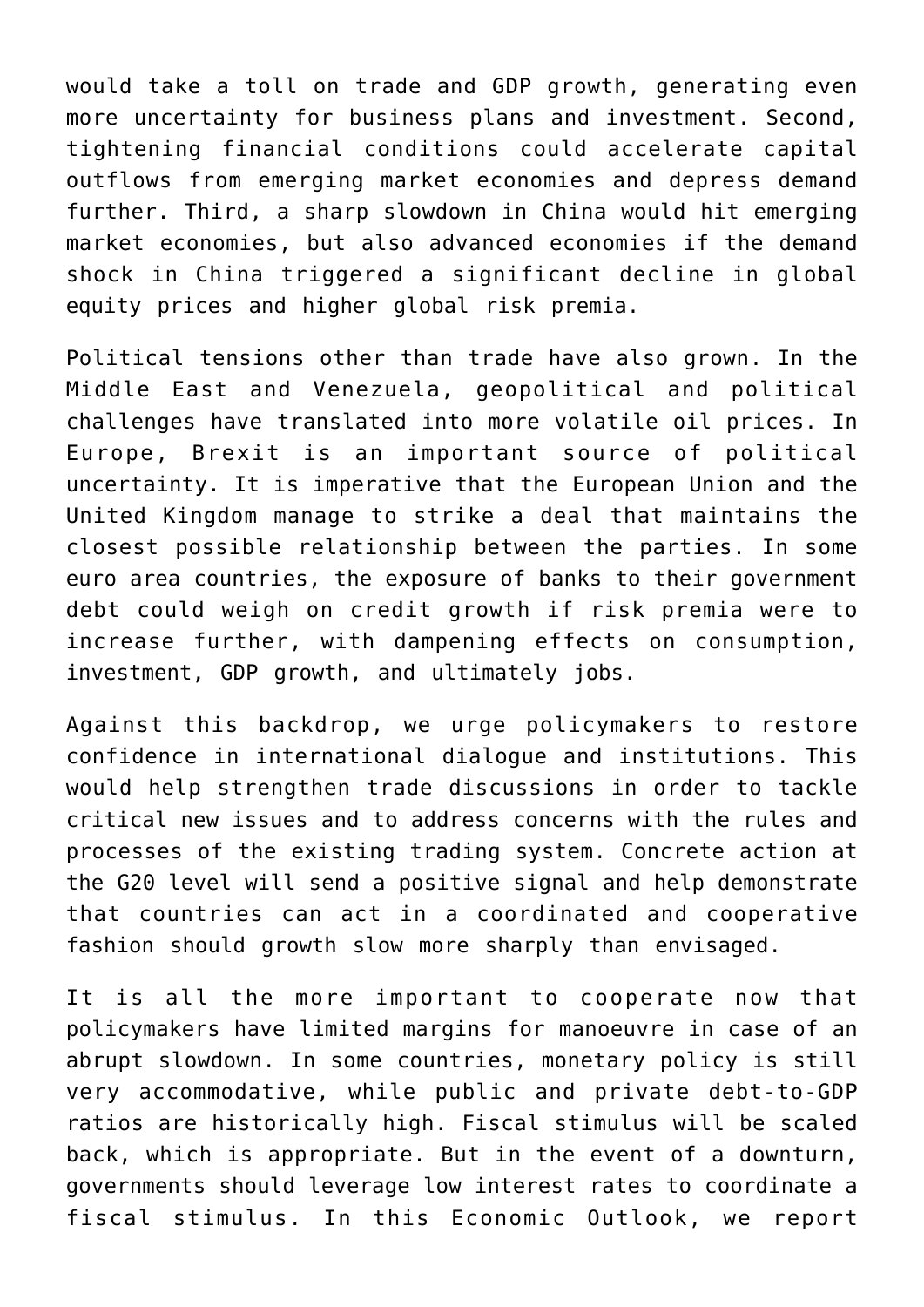simulations showing that a coordinated fiscal stimulus at the global level would be an effective means of quickly responding to a sharper-than-expected global slowdown.

The fragile environment heightens the importance of completing European Monetary Union, as suggested in the latest [OECD](http://www.oecd.org/eco/surveys/economic-survey-european-union-and-euro-area.htm) [Economic Survey of the Euro Area](http://www.oecd.org/eco/surveys/economic-survey-european-union-and-euro-area.htm). It is urgent for Europe to complete the banking union. The lack of progress has led to higher domestic sovereign debt holdings by banks in some countries, magnifying hazards and maintaining the redenomination risk that undermines confidence. Progress towards establishing a common fiscal capacity would help maintain confidence in the ability of the euro area to react to shocks and sustain growth.

The global recovery since the financial crisis has not led to tangible improvements in the standards of living of many people. While absolute poverty has plummeted in a number of emerging market economies, the crisis exposed decades of widening well-being gaps between the higher-skilled mobile part of the population and a larger number of less mobile, often less-skilled people in many advanced economies. Income gaps pass from one generation to the next: one's future prospects are framed by where one is born, educated and starts looking for a job. These entrenched inequalities threaten growth, intergenerational mobility, and fuel discontent with the integrated global economy, which has brought prosperity across large parts of the world.

The general slowdown in productivity growth in many economies constrains real wage growth. But even in highly productive firms, wage growth has been more sluggish than expected, a result in part of technology driving down investment prices. This can prompt substitution of labour by capital, particularly for low-skilled, high-routine jobs. As digitalisation deepens, the divide between high-skill, lowroutine jobs and low-skill, highroutine work risks widening. In addition, slower business dynamics preserve firms which are